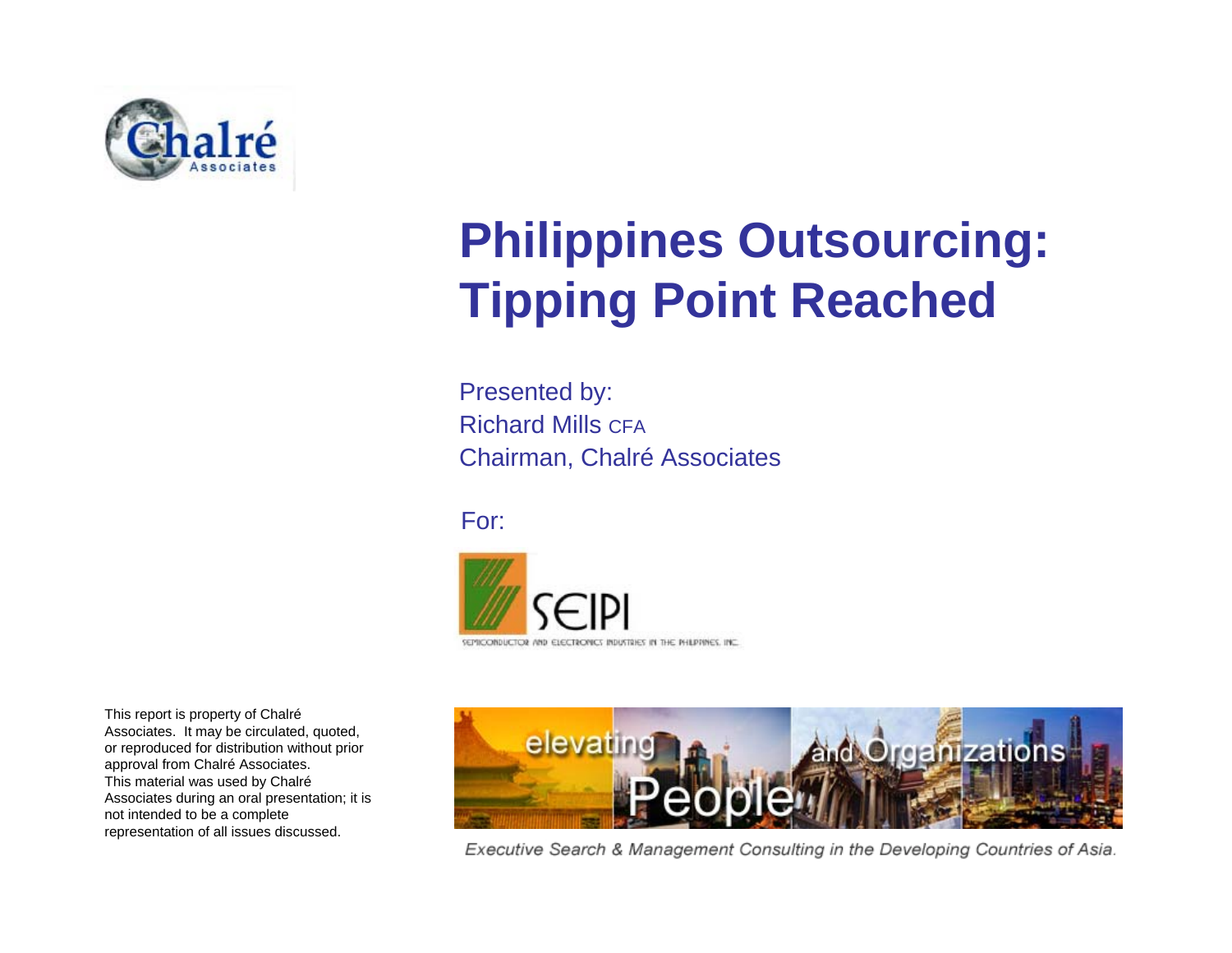

## First, there was Manufacturing. Now there is Services. **Offshore Outsourcing Stages**

Everyone in this room knows the tremendously positive impact of the semiconductor manufacturing industry on the economy of Philippines.

Today, we need to get ready for a new stage in Offshoring. Services Outsourcing will have as great an impact as the semiconductor industry but over a shorter period of time.



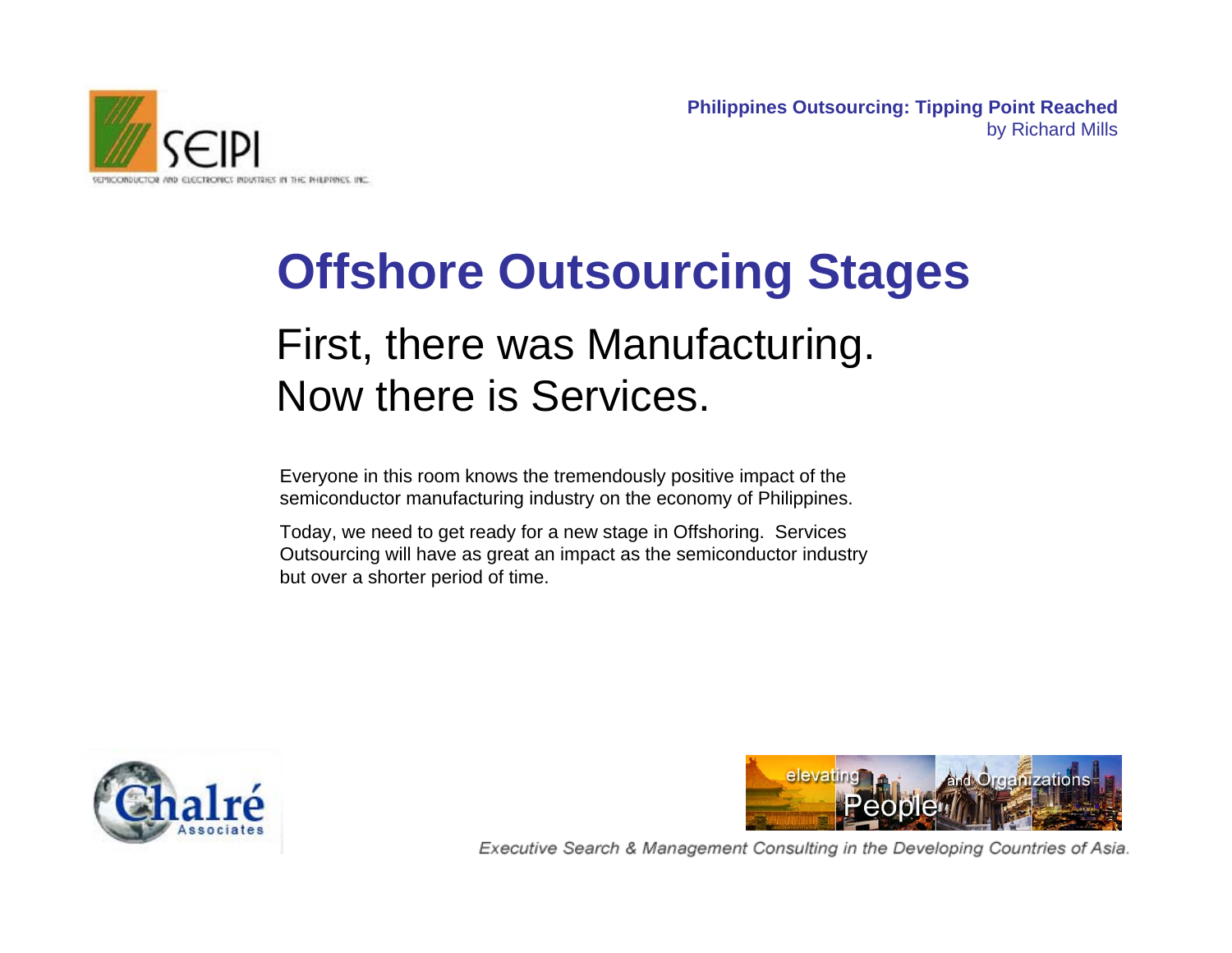

## **Some Examples**

Here is some data on what real decision makers are doing and experiencing in Philippines.



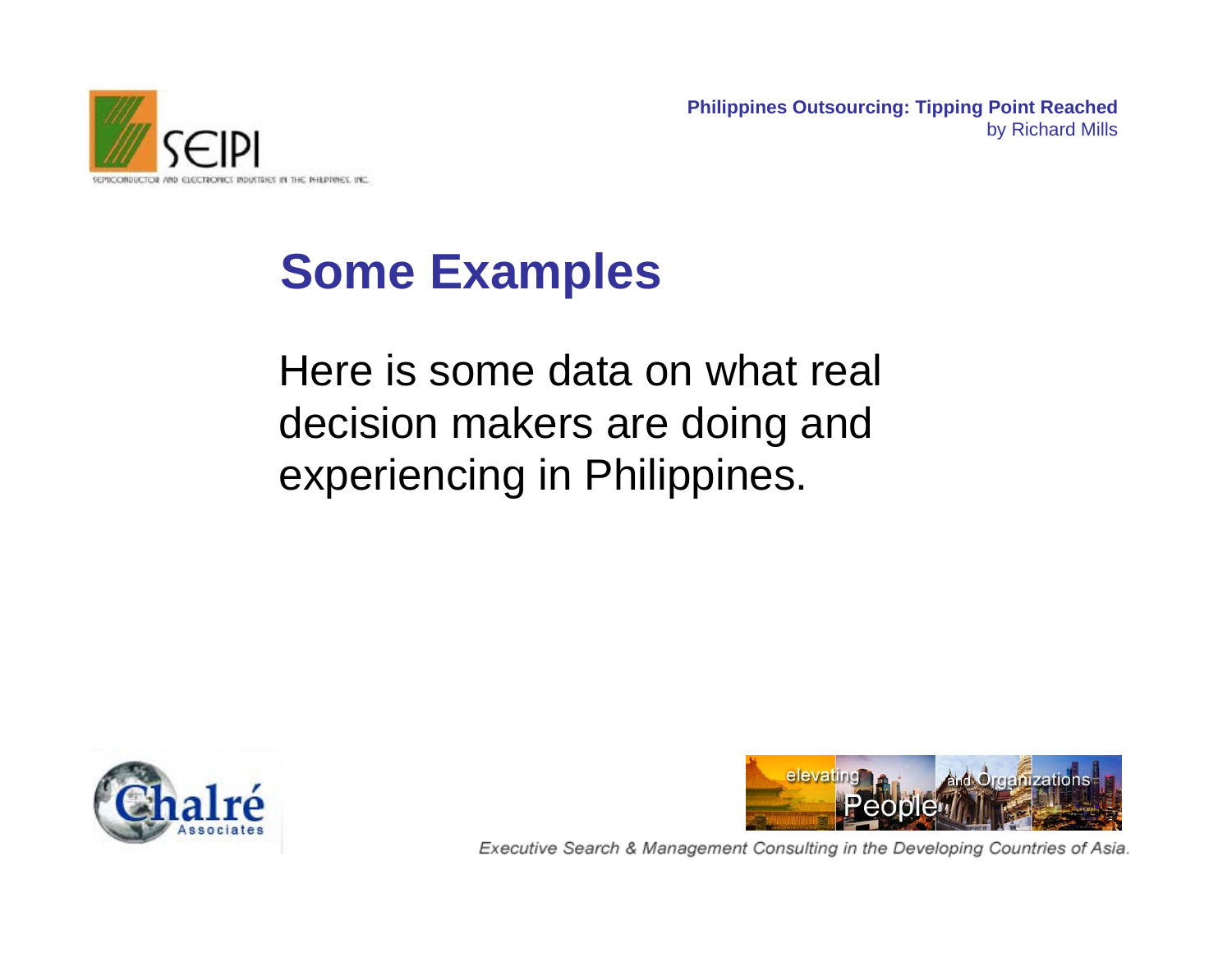

# **Actions of Leading Outsourcing Organizations:**

# **HSBC OX**

### **Top Performing Delivery Unit in the World**

#### **Comments:**

Less than 2 years ago, HSBC's BPO delivery center in Philippines employed one 50-year old white man. Today it employs 2500 people and is ranked #1 in the world for quality among 8 Global Delivery Centers operated by the company.

This achievement in such a short time is remarkable because big old banks usually don't do anything very quickly (or very efficiently). They were able to grow their center to such a size despite being located next door to Convergys, considered by many as the world's most ruthless recruiting organization. Apparently, successful BPO managers don't need to be 35-year old workaholics in Philippines.



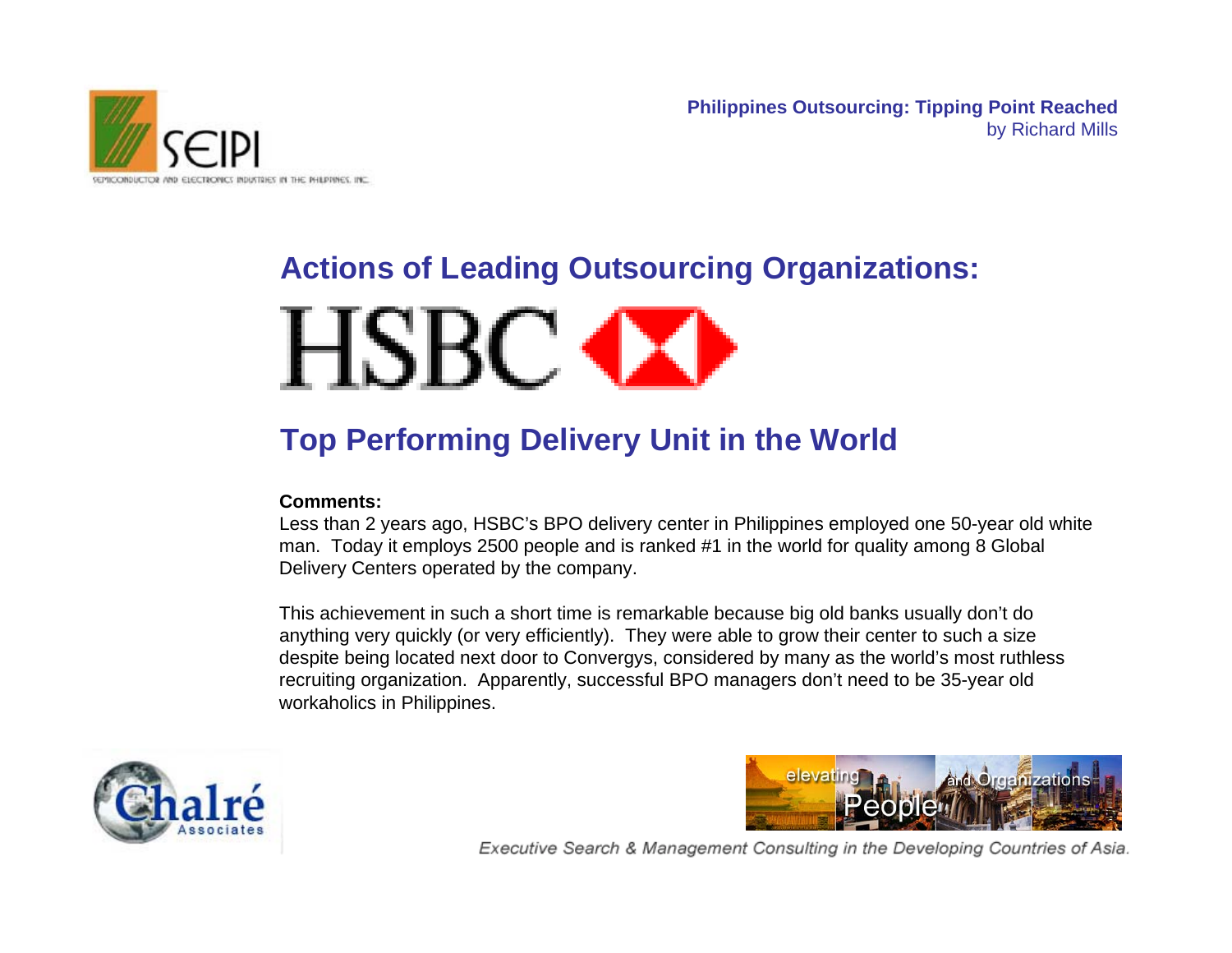

#### **Actions of Leading Outsourcing Organizations:**



#### **Doubling This Year to 6000 people**

#### **Comments:**

People in the industry know that IBM is growing much faster in Philippines than in India. Last year, they had a large site in Bangalore that was shut down due to bad quality performance. The majority of these jobs were moved to Philippines. Industry sources say they are targeting to employ 10,000 people in Philippine over the next couple of years.



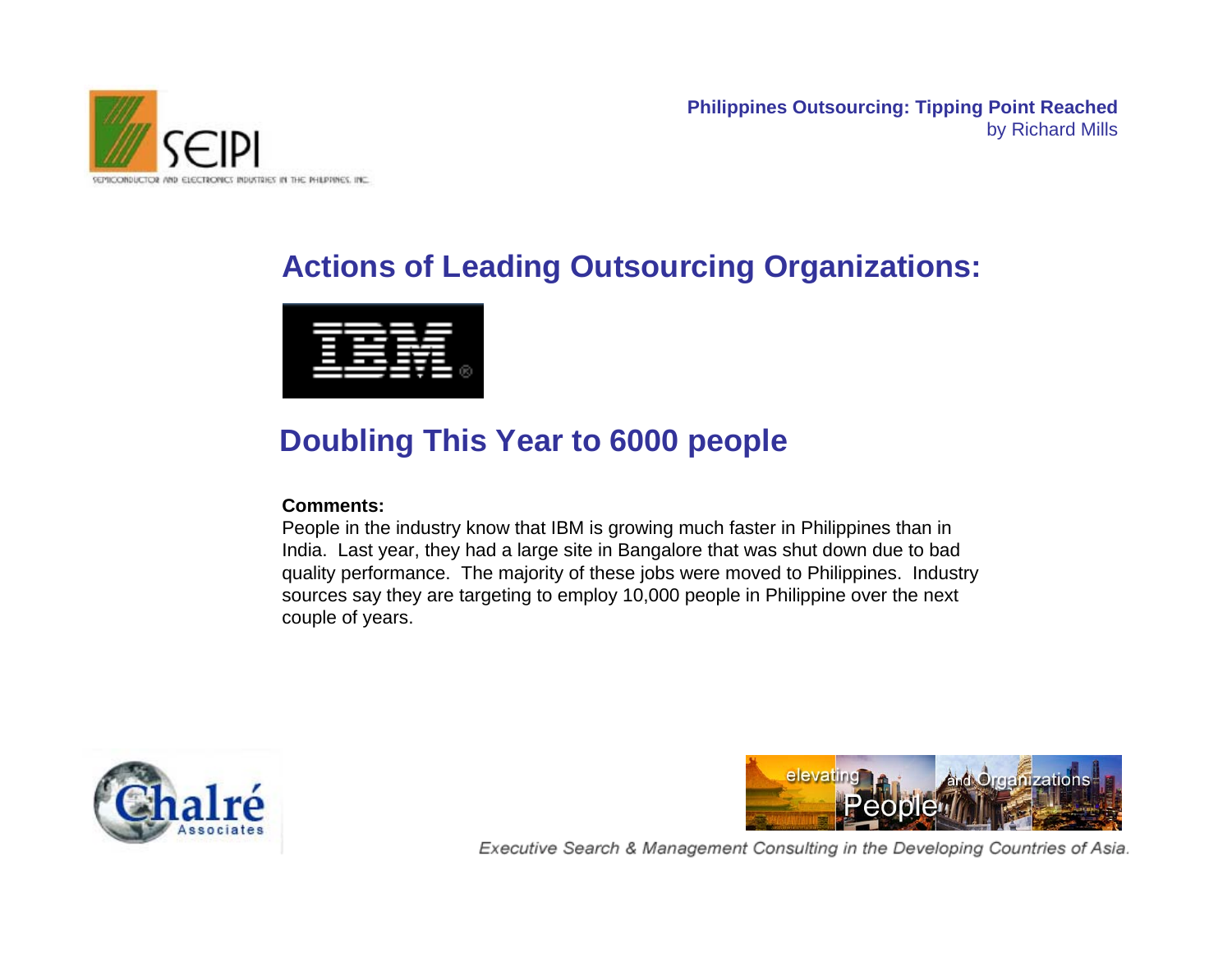

#### **Actions of Leading Outsourcing Organizations:**

A Passion to Perform.

**Deutsche Bank** 

#### **Starting at the Top of the Value-Chain**

#### **Comments:**

This company's situation is interesting for 2 reasons. First of all, most companies when they enter Philippines start by doing low-skilled functions and later move up the value chain. Deutsche Bank isn't doing this. They are hiring high-end financial people to support the company's CFO's throughout the world.

Secondly, big German companies (and especially banks) are usually slow to move because they spend a lot of time in the planning stage. Deutsche Bank started their operation only a short time ago and already employ 300 people. Industry sources say they will reach 500 by the end of the year. Apparently, they are pleased with progress and are moving ahead quickly as a result.



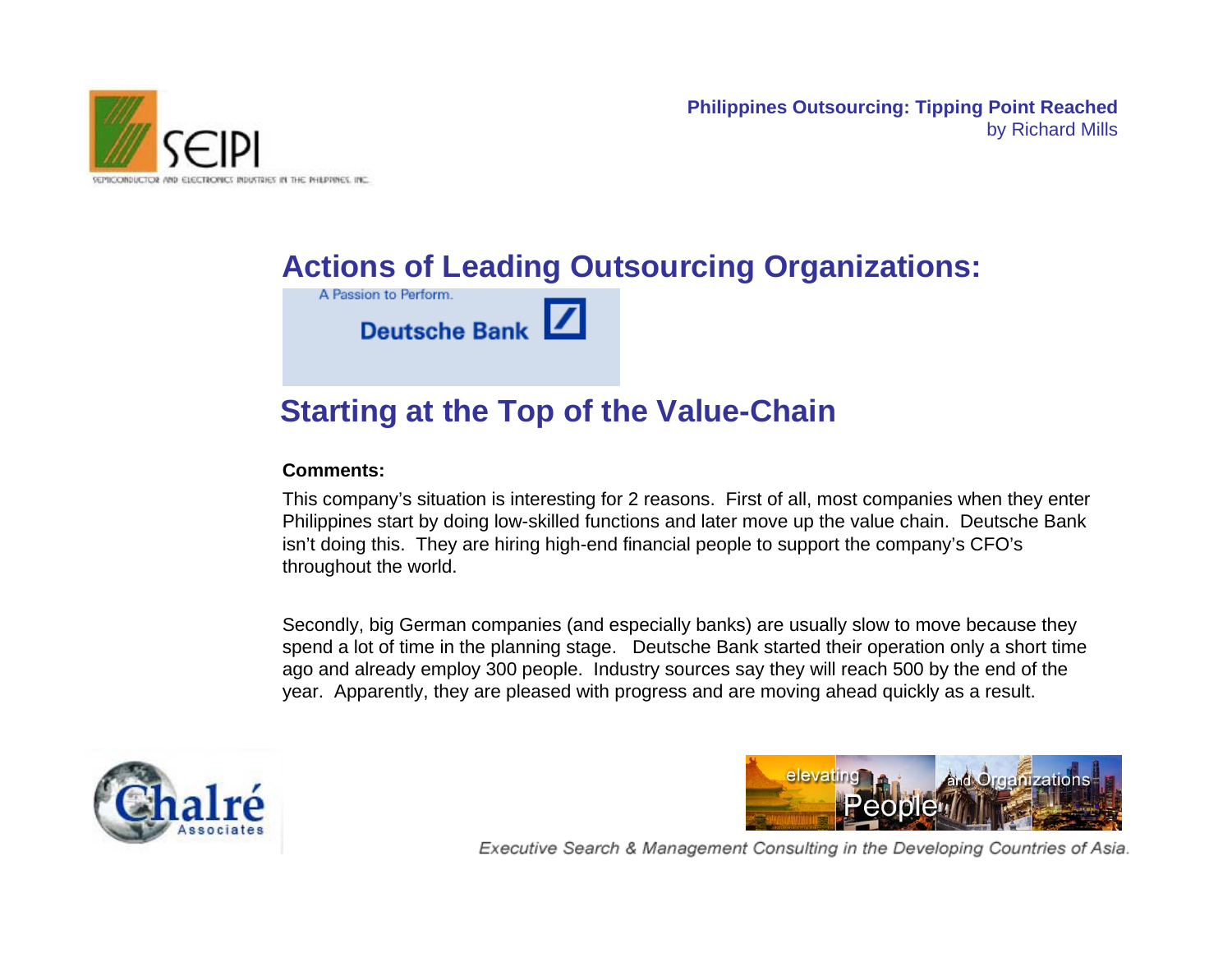

#### **Actions of Leading Outsourcing Organizations:**



#### **Growing in Philippines, Slowing in India**

#### **Comments:**

Many people in the IT sector will remember Dell's announcements of 2 years ago that it was pulling 1000 jobs back to the US from India due to substandard quality. Less well known is that during that same period, Dell added more than 1000 jobs in Philippines through third party providers.

More recently, the company announced that it would set up captive facilities in Philippines (in addition to keeping its  $3<sup>rd</sup>$  party relationships). The company is now proceeding with an aggressive hiring campaign that will add up to 5000 positions in Manila alone. It seems clear that Philippines is their priority to the exclusion of India.



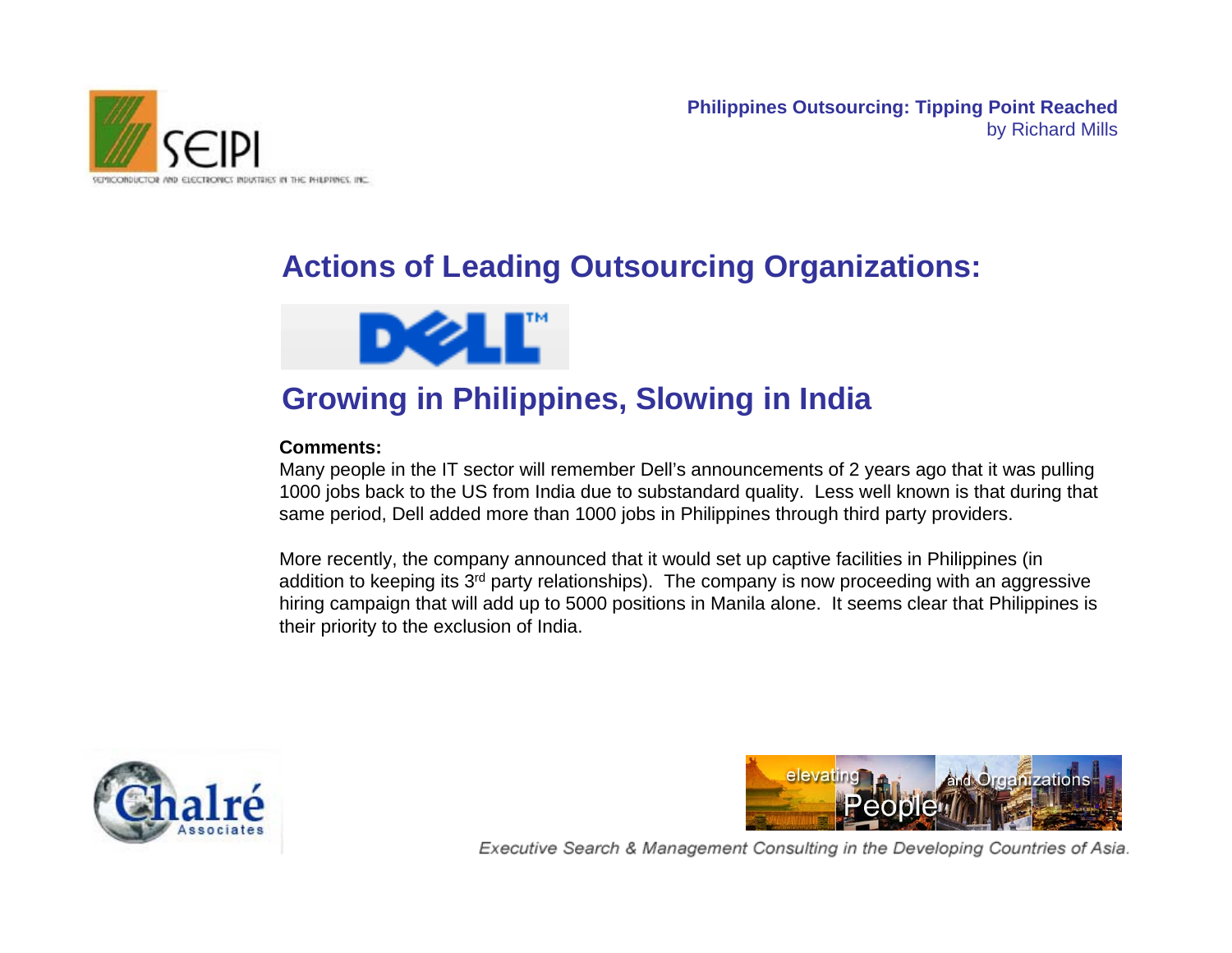

### **Actions of Leading Outsourcing Organizations:**



#### **Performance in Philippines Exceeds Australia**

#### **Comments:**

The company started a BPO in Philippines a year-and-a-half ago out of necessity – some say because Citigroup was receiving resistance to the Indian accent in Australia. Today, the company is already receiving better quality performance ratings in Philippines than at its much more experienced Australia Delivery Center based in Brisbane. Industry sources close to the action now say that the Brisbane-based delivery center is being closed and all the jobs are being moved to Philippines.



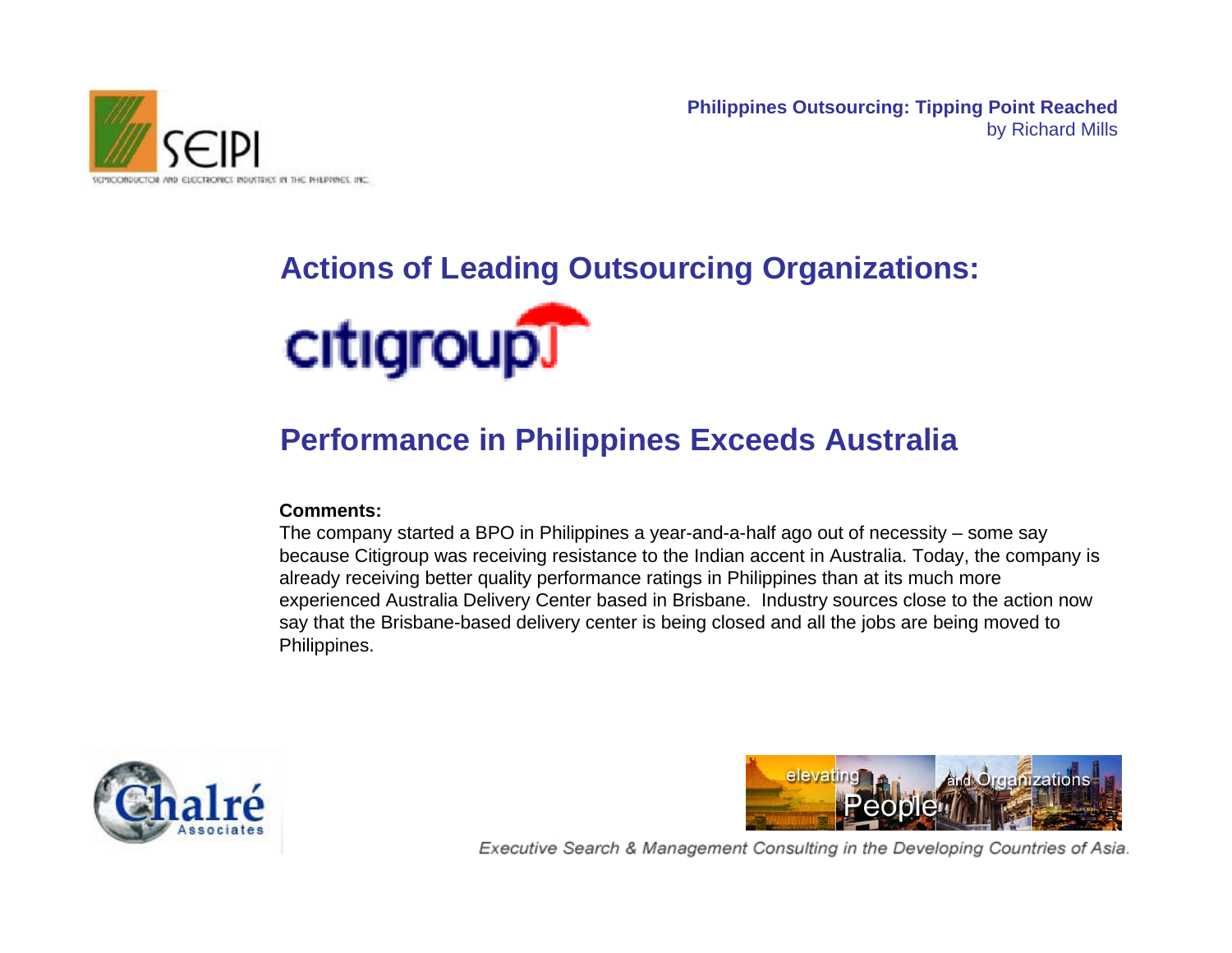

## **Actions of Leading Outsourcing Organizations: SYKES**

#### **Pulled Jobs Out of India**

#### **Comments:**

Sykes spent millions to setup capacity in India, only to shut it all down because performance was lacking. All 1500 jobs were transferred to Philippines.



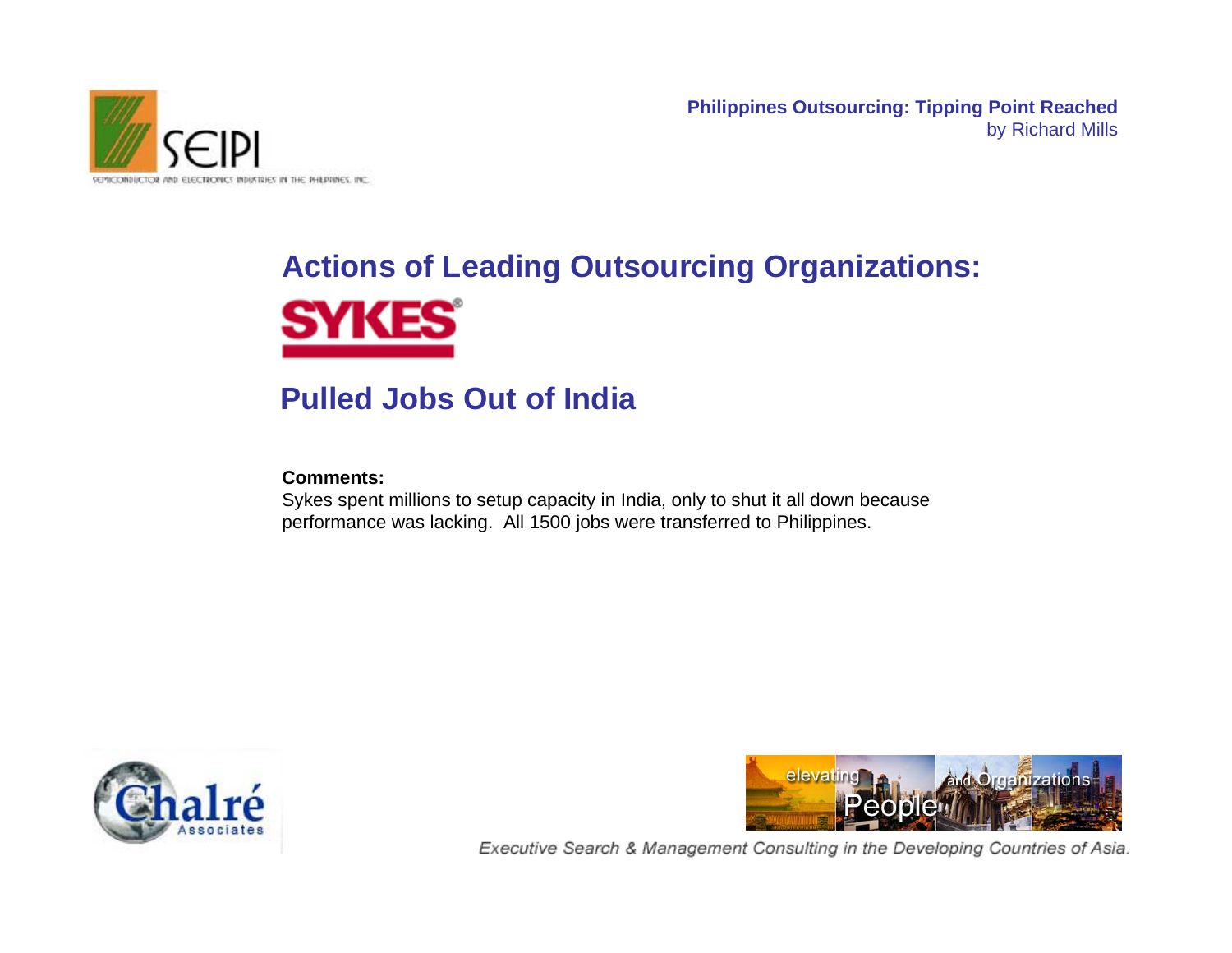

### **Actions of Leading Outsourcing Organizations:**



Global eXchange Services (formerly GE Information Systems)

#### **Centralized Worldwide Application Maintenance & Support in Philippines**

#### **Comments:**

GXS has operated in both Philippines and India for some time doing a range of IT functions. It is expanding quickly in Philippines after making the decision to centralize all functions with a customer interfacing component to Philippines because of "better results and economics." GXS reported an increase in roughly all of its quality metrics within just a few months of moving the work to Philippines from its various world-wide locations.

Most people with experience say that jobs with a customer interaction component are better done in Philippines. India is said to be more experienced with application development but Filipinos are better at maintaining and supporting the software once its created.



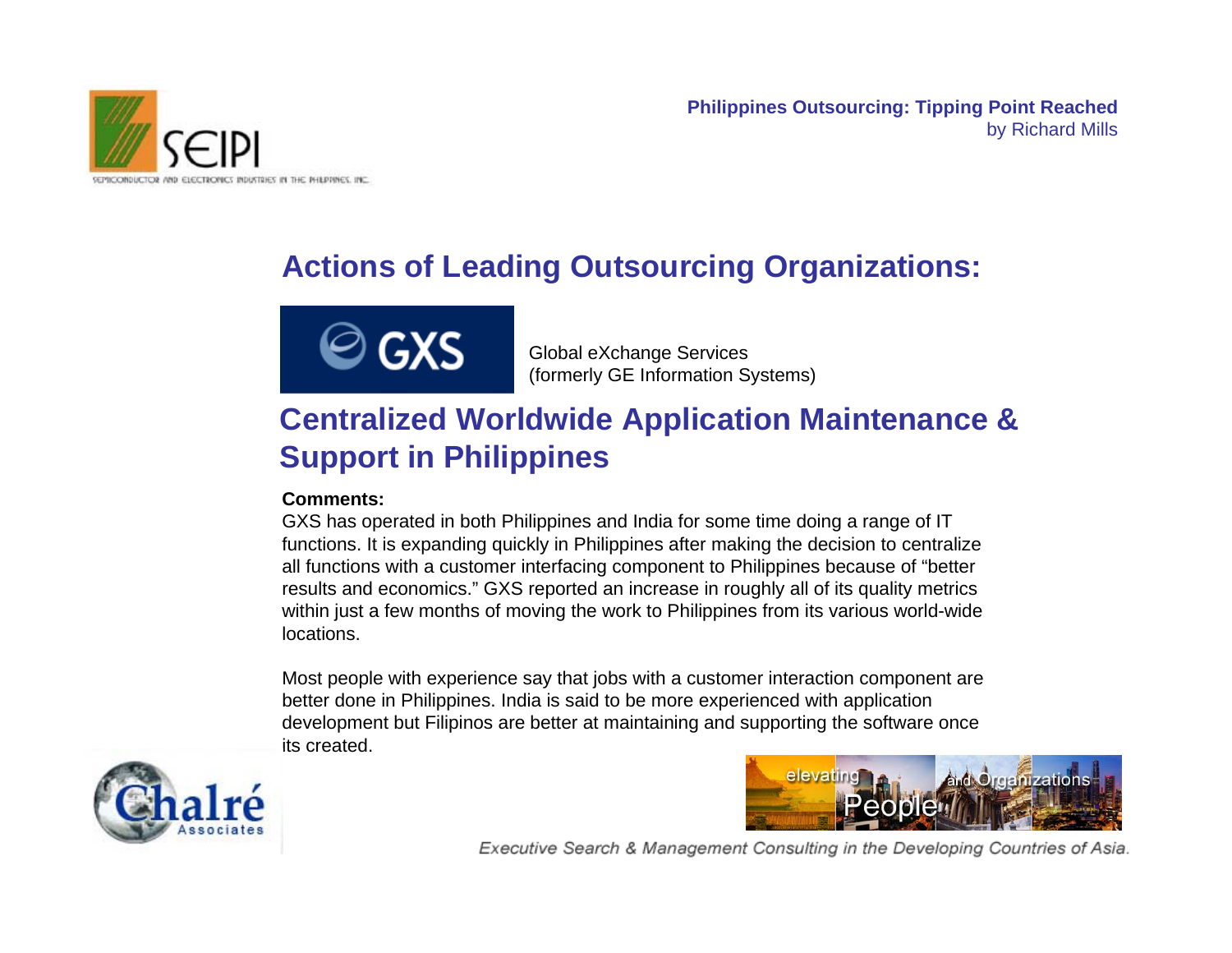

## **Actions of Leading Outsourcing Organizations: CLHENTL®GIC**

### **Growing Faster in Philippines**

#### **Comments:**

ClientLogic is among the top 5 call center/BPO's in the world. Industry sources say that the company has experienced much faster growth and quality performance in Philippines. The company recently moved its head of India operations to Philippines because it anticipates significantly faster rates of growth.



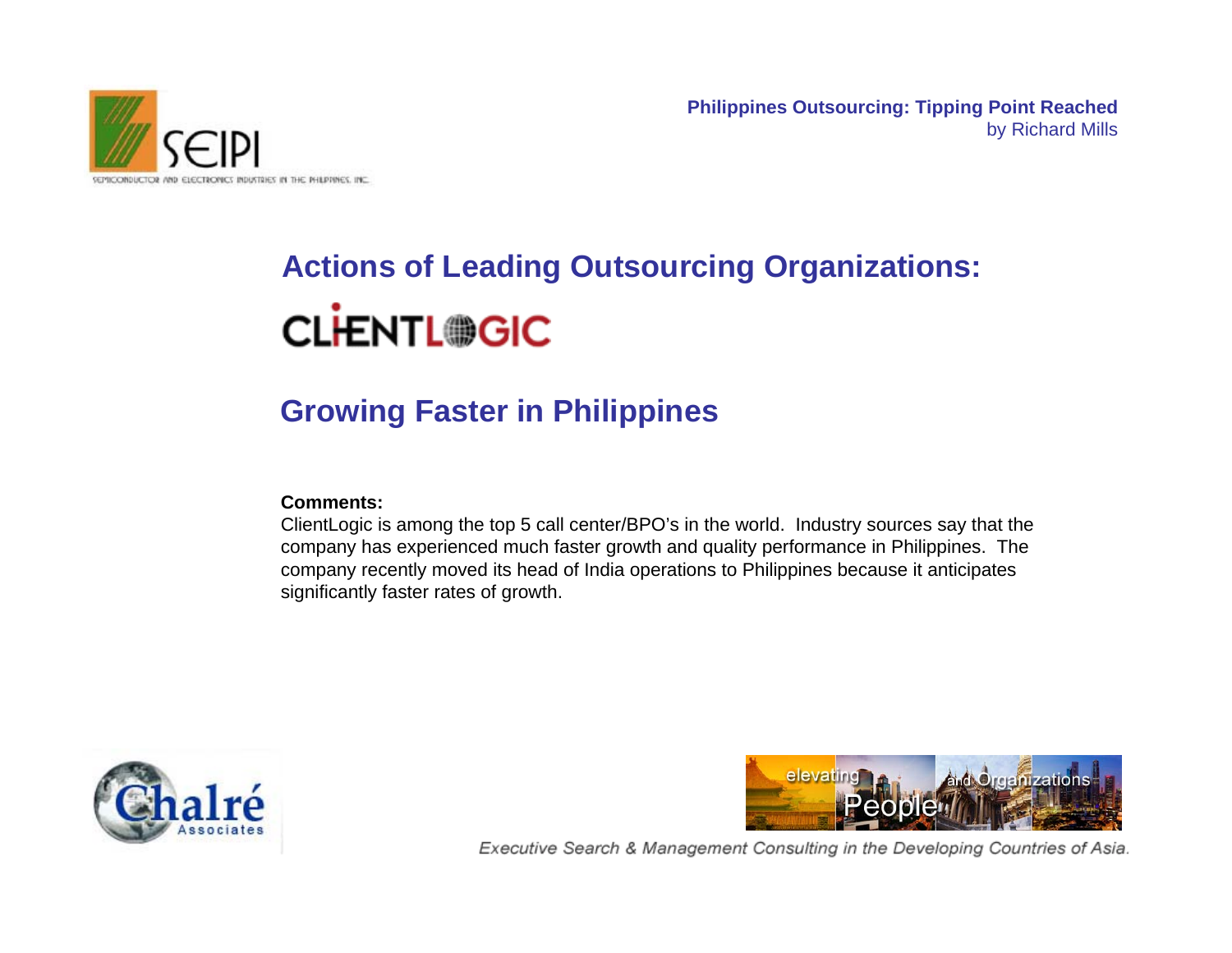

### **Actions of Leading Outsourcing Organizations:**



### **Opportunity is in the Thousands**

#### **Comments:**

I attended the recent opening of HP's second facility in Philippines. I was told that the company has 10,000 employees in India and it replaces 2500 of these every year. The company has recently has better overall results in Philippines and it is focusing on this country for future growth.

HP is one of many companies that has experienced higher quality ratings in functions with a customer interface component. Some of these include: application maintenance & support, technical support, infrastructure support, database administration.



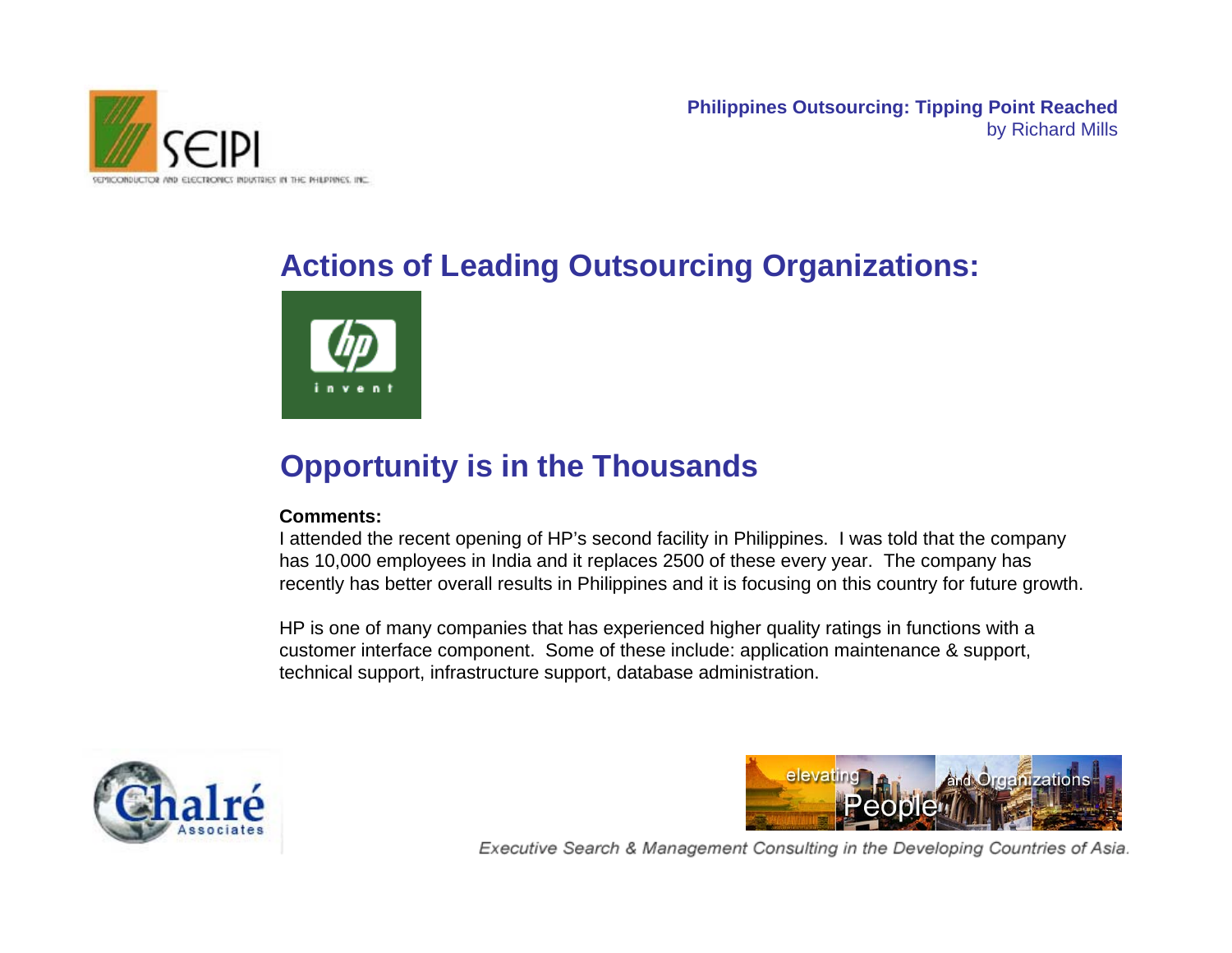

## **What Business Leaders Say: About BPO in Philippines**

## Let's look at some conclusions and trends.



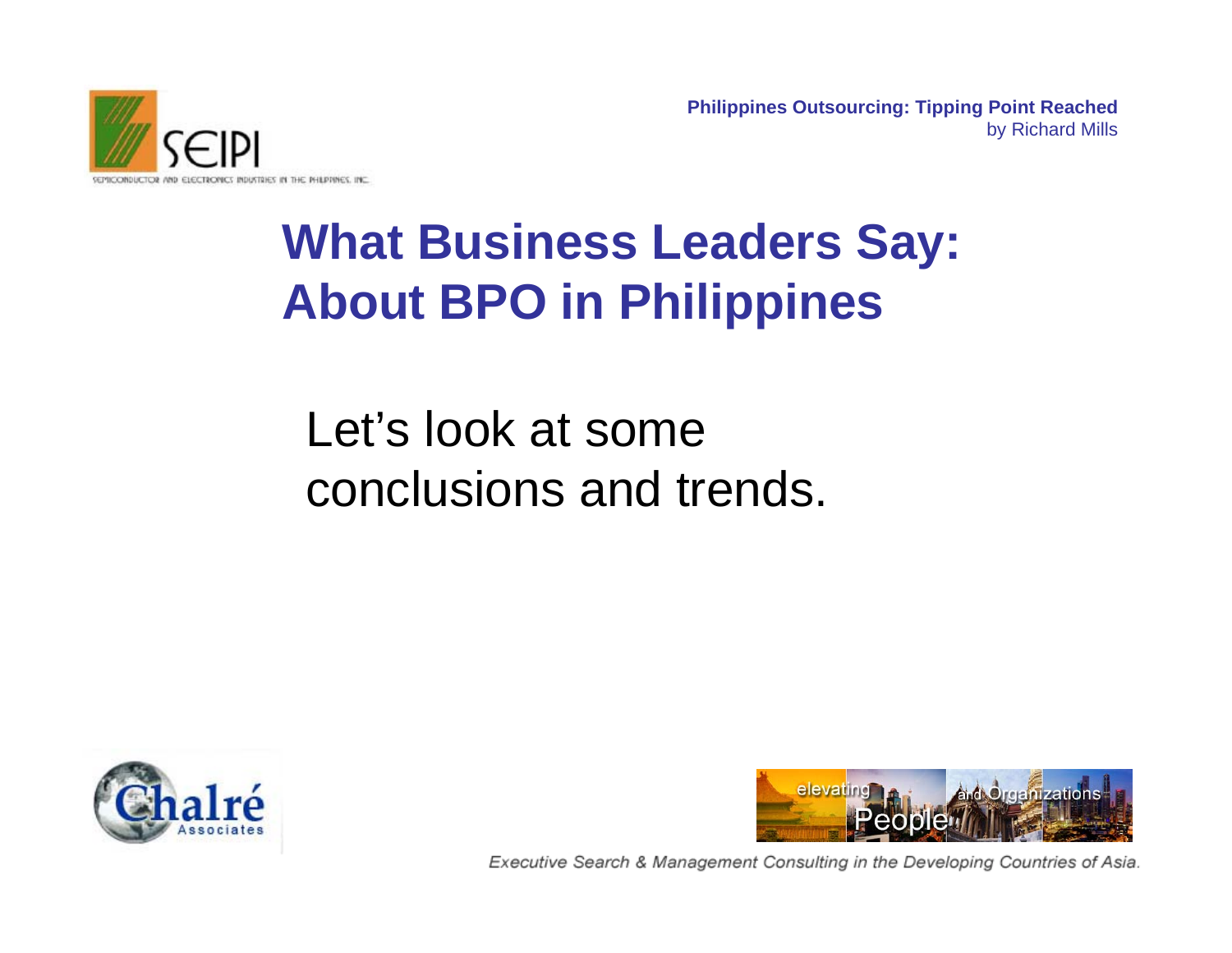

## **What Business Leaders Say: About the Industry**

### Early Stage of Development

- 1. Direct Industry Employment is only 160,000
- 2. Most BPO's are small
- 3. Broad range of BPO services but voice dominates



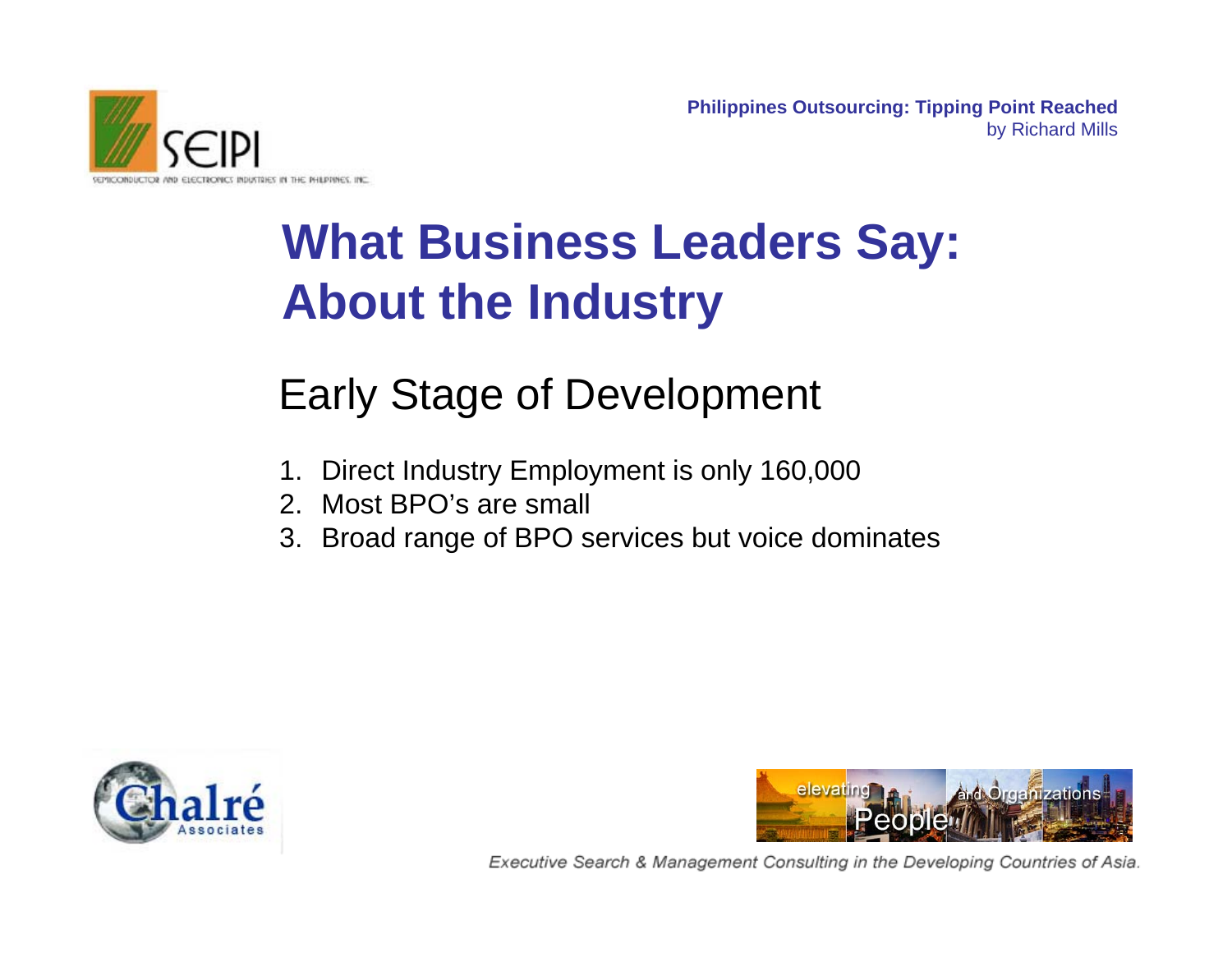

## **What Business Leaders Say: About English**

### Better Communications Skills

- 1. Better English Communication Skills
- 2. Neutral accent
- 3. More Culturally Attuned to the West
- 4. Customer Service Mind-Set



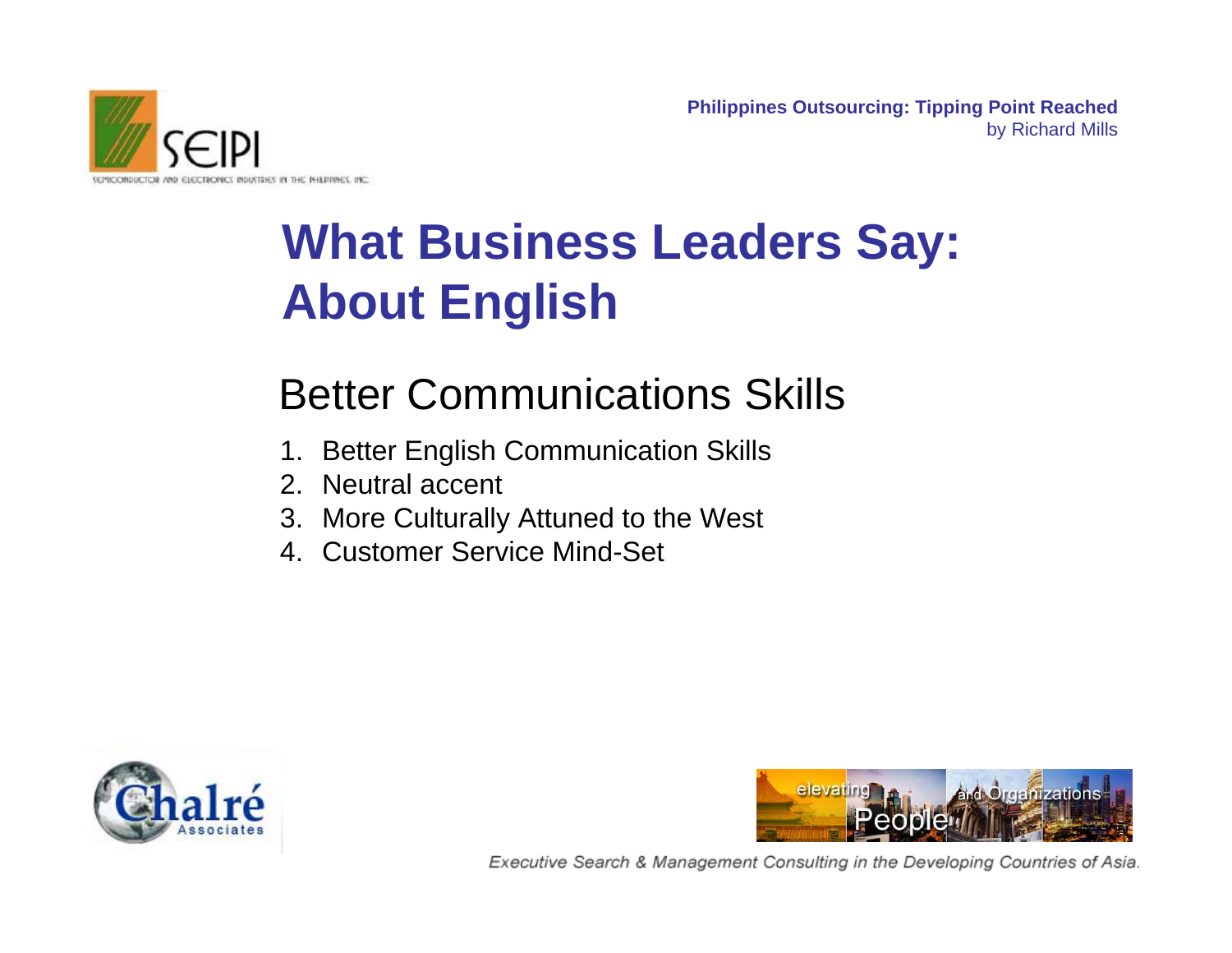

## **What Business Leaders Say: About Staff Availability**

## Good Supply of Labour (so far)

- 1. Better "take-up" in Philippines over India
- 2. Call centers moving outside Manila
- 3. Back-Office workers in tremendous supply
- 4. Supply of senior management talent is constrained



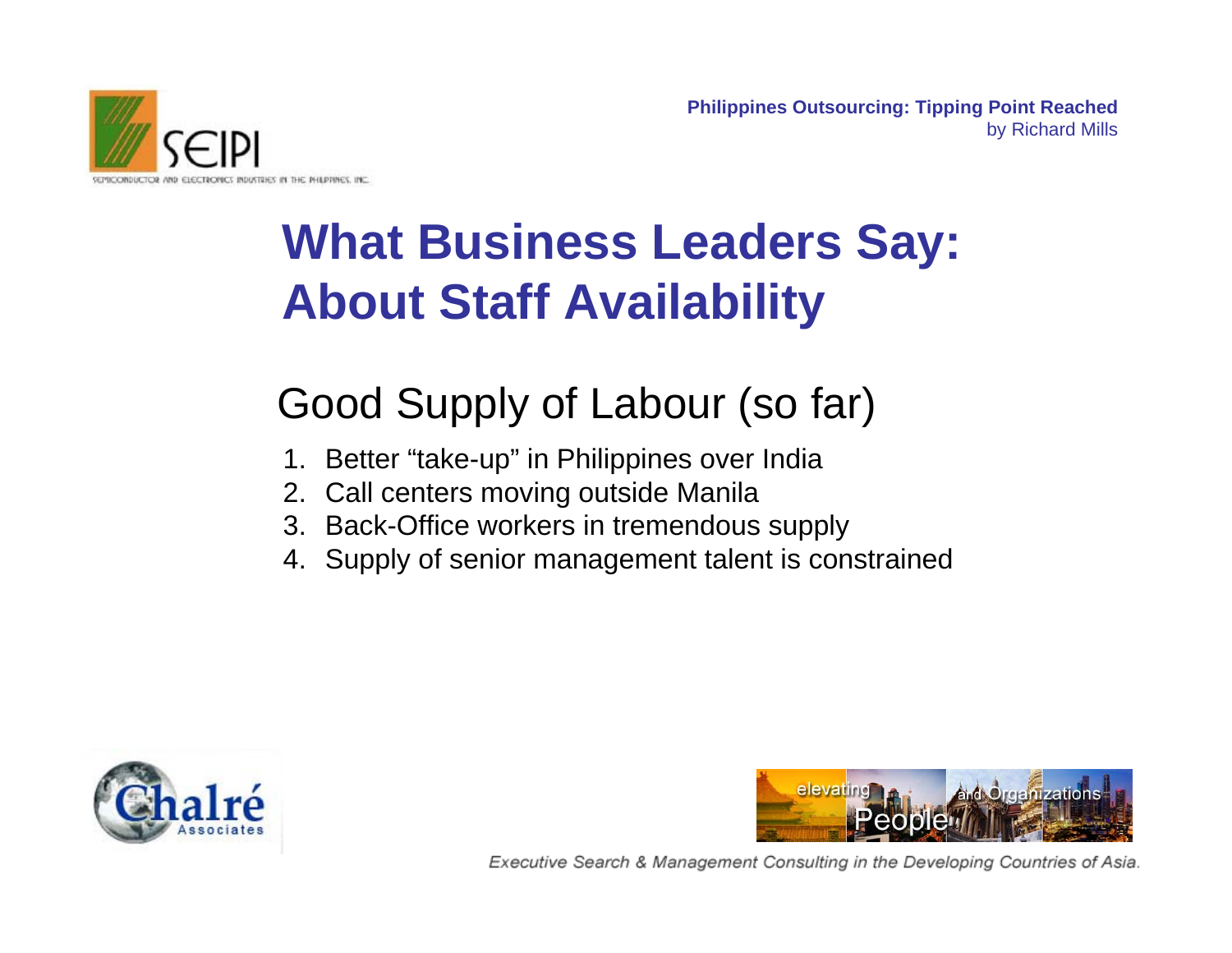

## **What Business Leaders Say: About Salaries**

## Rates Are Holding (for Now)

- 1. Industry agreements are in place that no one will compete on price.
- 2. Increasing management salaries
- 3. There is starting to be competition on incentives.
- 4. BPO salaries lower than call center.



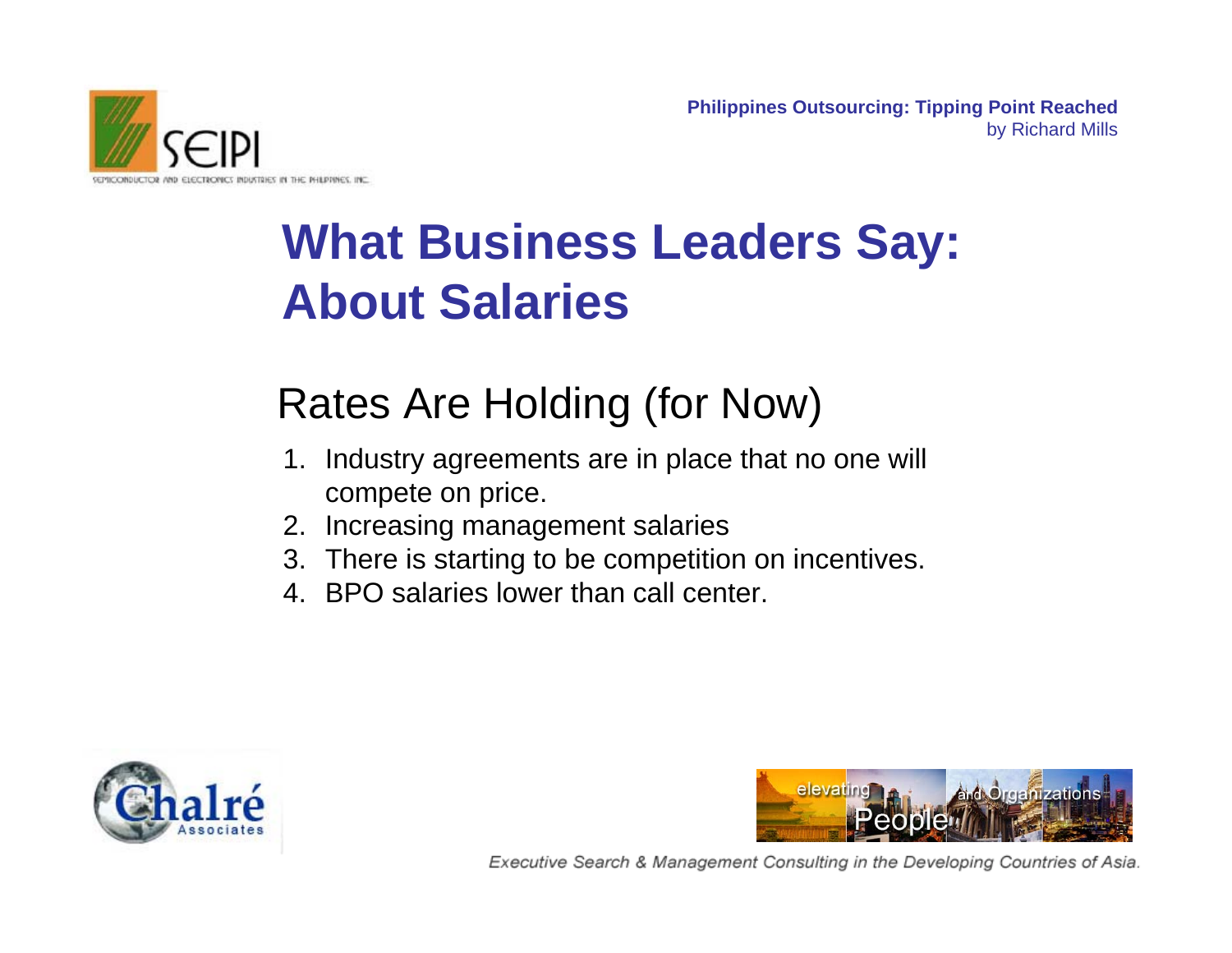

## **What Business Leaders Say: About Education**

Better Liberal Arts, Not So for Technical Skills

- 1. Better at Liberal Arts
- 2. Not as Technically Skilled
- 3. Less Advanced Degree Holders

Conclusion: Good "soft-skills." Alleged to be less able at hardcore technical professions.



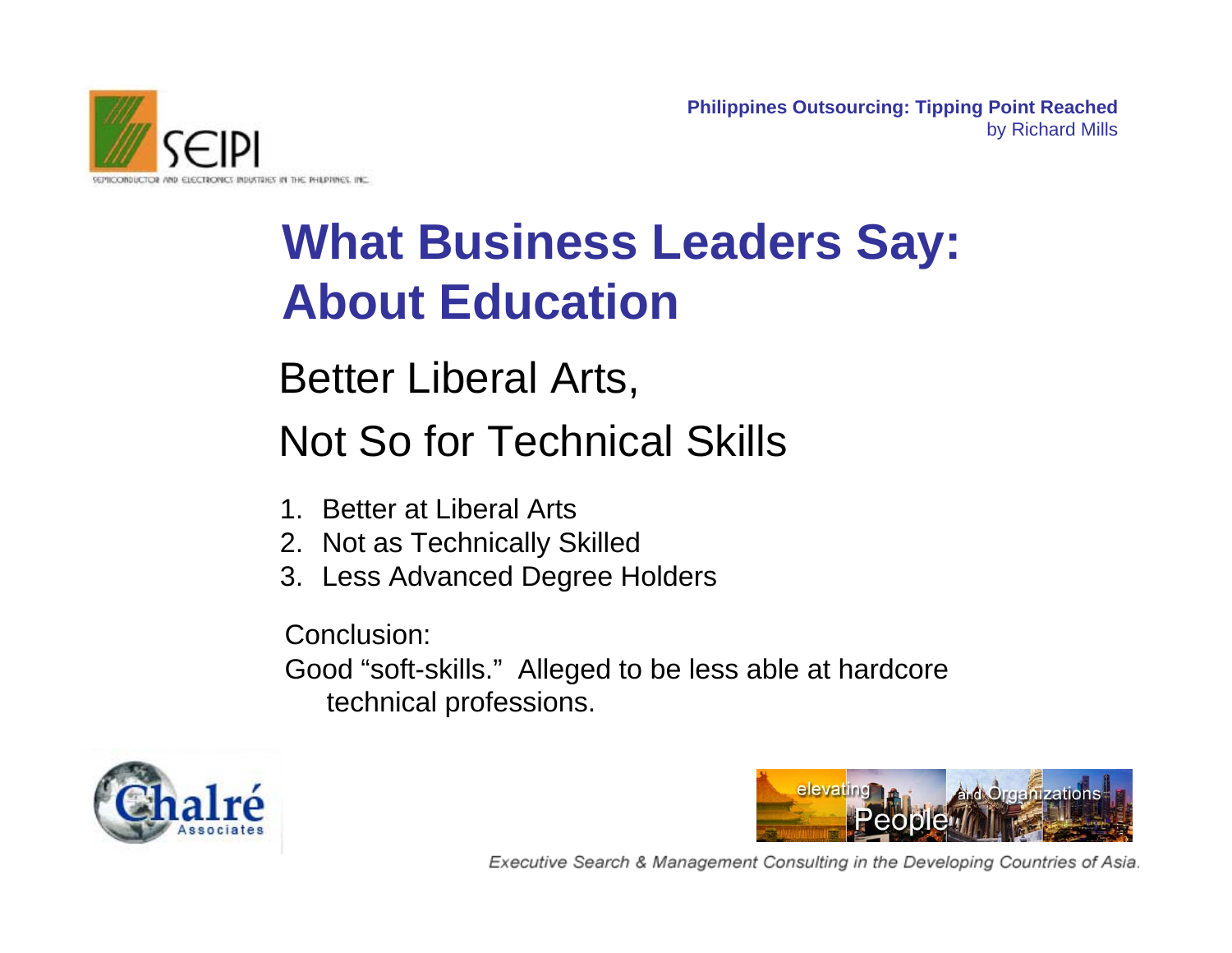

## **What Business Leaders Say: About Staff Turn Over**

### Better Retention

- 1. Less Competition for Employees
- 2. Retention Agreements Deemed Enforceable

Conclusion: Keep your people longer in Philippines.



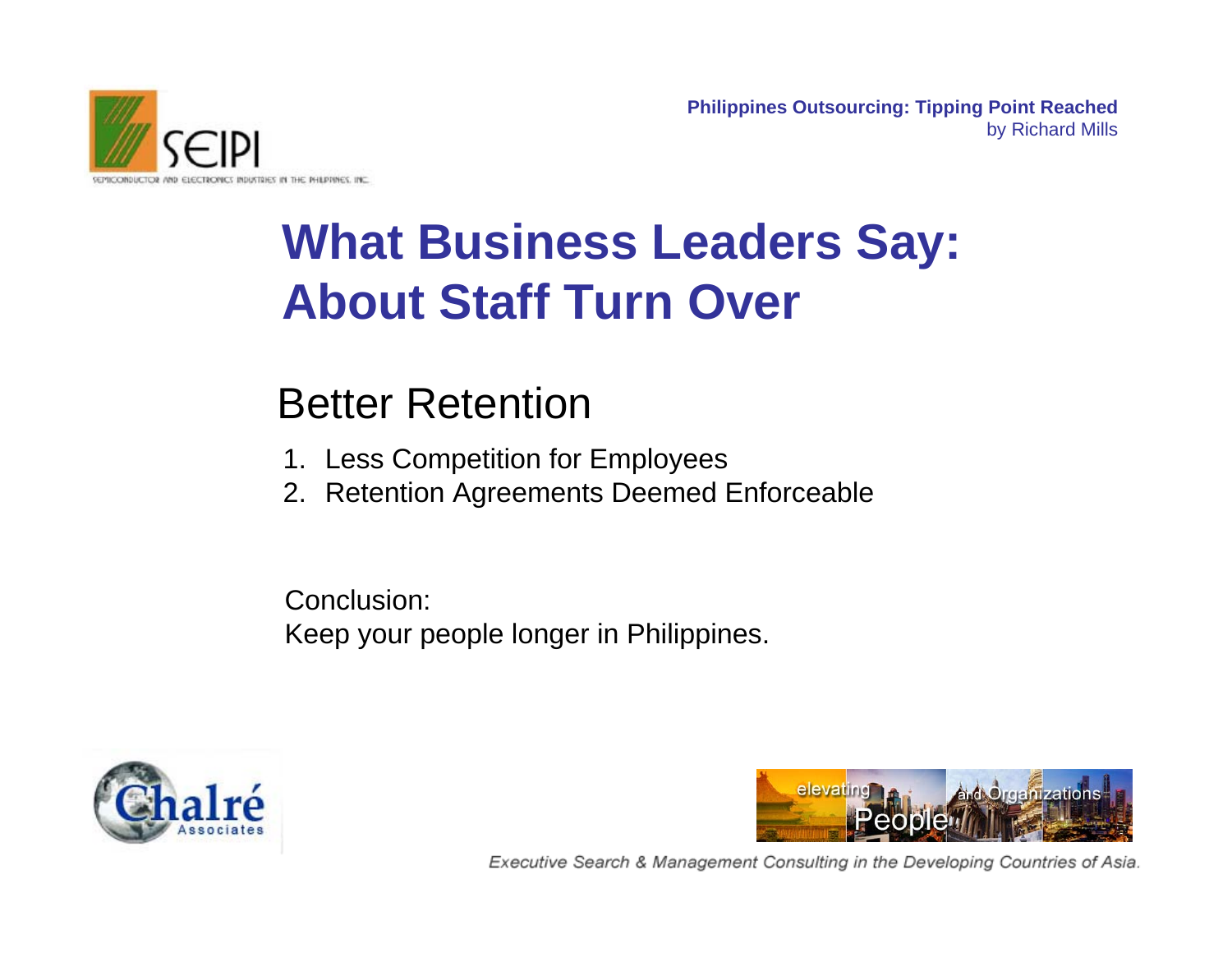

## **What Business Leaders Say: About Training**

## Unrealized Opportunity

- 1. Focus on training is just beginning
- 2. Successful BPO's have aligned with universities for training



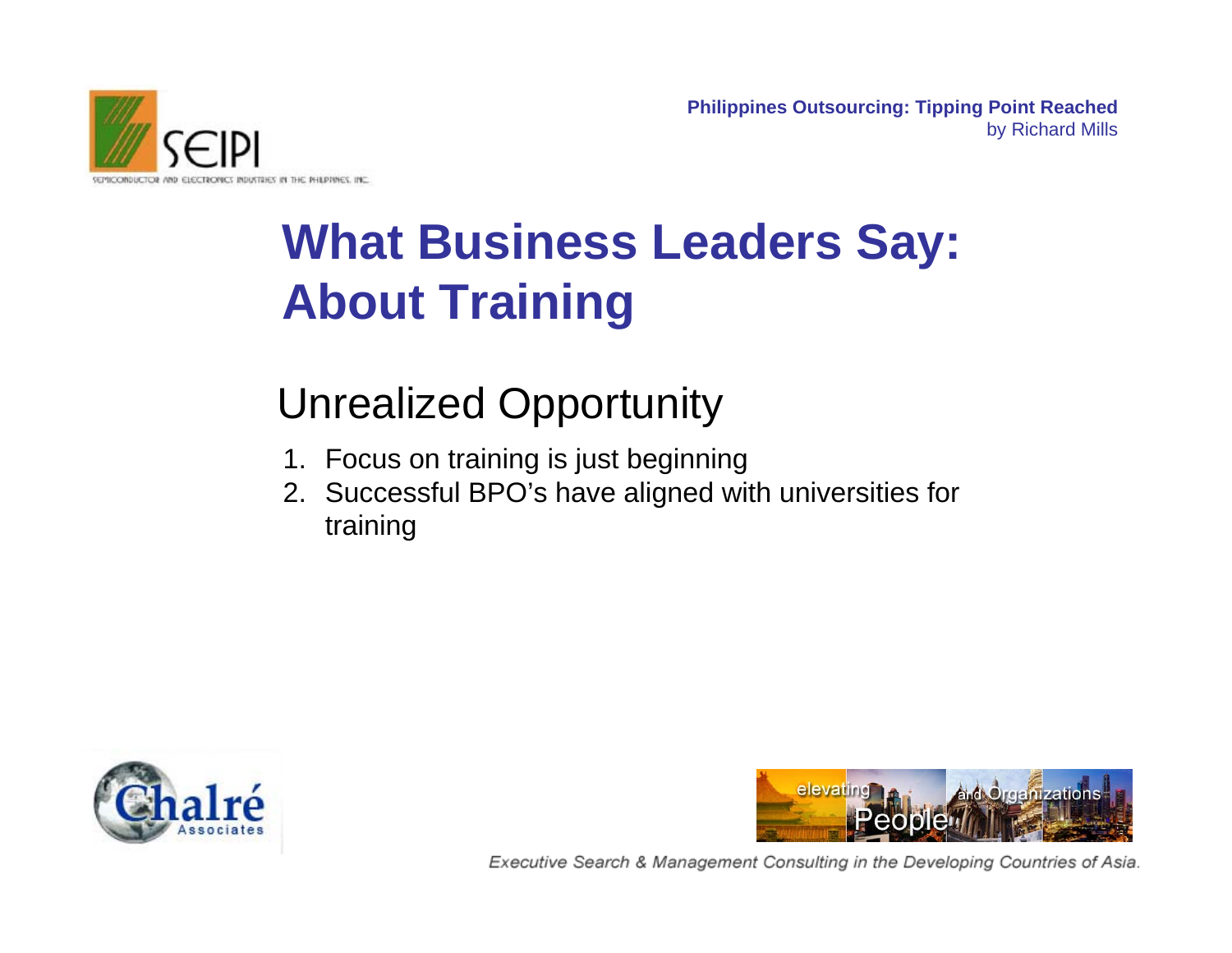

As a result:

### **Philippines is growing the fastest of any outsourcing destination in the world.**

Business Leaders feel Philippines will be the destination of choice for the next 3 to 4 years.



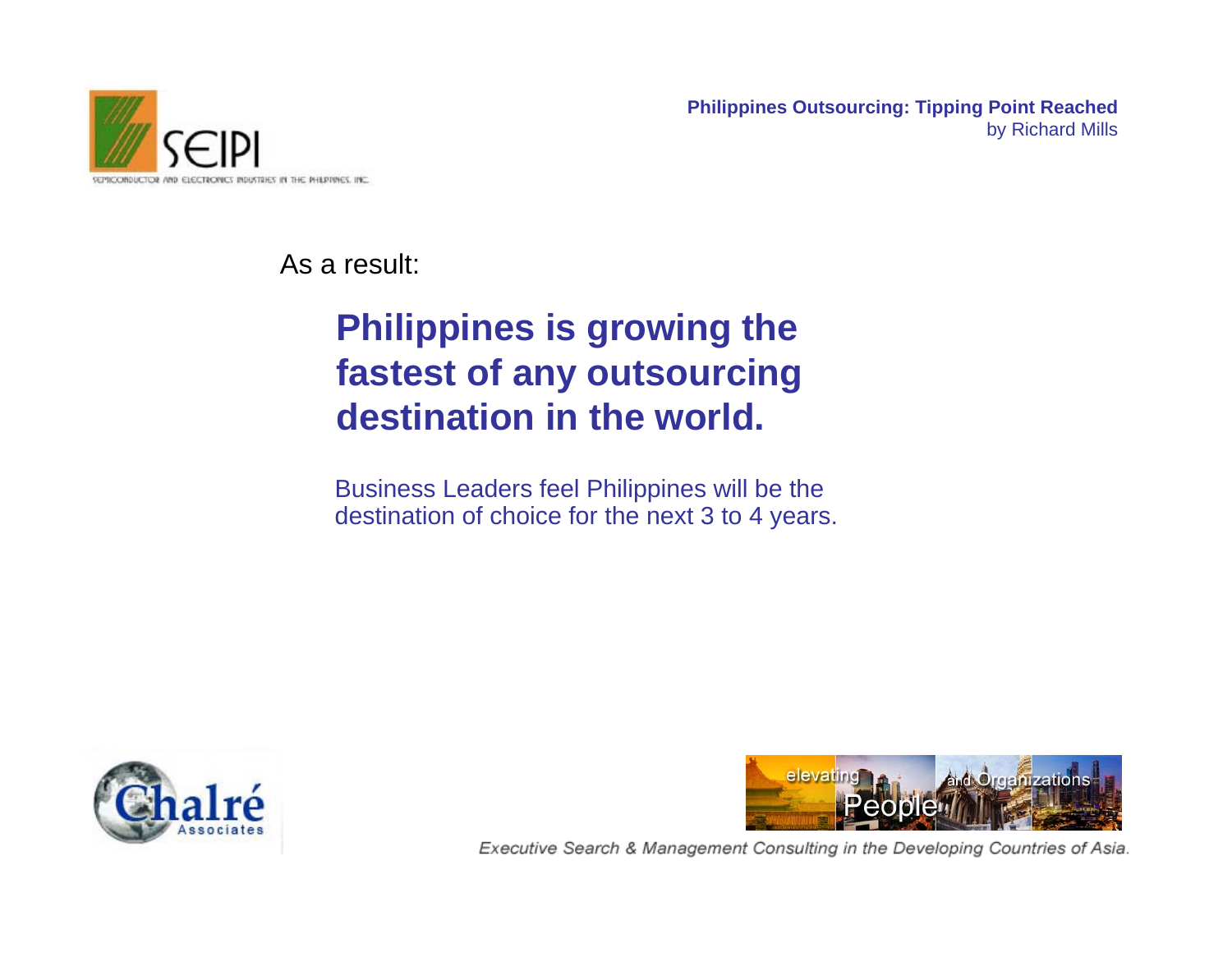|                                           | 2004    | 2005    | 2006         | 2007         | 2008         | 2009          | 2010          |
|-------------------------------------------|---------|---------|--------------|--------------|--------------|---------------|---------------|
| <b>Customer Contact</b>                   | 64,000  | 112,000 | 179,200      | 259,800      | 337,700      | 422,100       | 506,500       |
| Growth                                    |         | 75%     | 60%          | 45%          | 30%          | 25%           | 20%           |
| <b>Back Office</b>                        | 15,000  | 22,500  | 40,500       | 72,900       | 123,900      | 210,600       | 337,000       |
| Growth                                    |         | 50%     | 80%          | 80%          | 70%          | 70%           | 60%           |
| Software Development                      | 10,000  | 12,000  | 15,600       | 20,300       | 26,400       | 34,300        | 44,600        |
| Growth                                    |         | 20%     | 30%          | 30%          | 30%          | 30%           | 30%           |
| <b>Medical Transcription</b>              | 4,000   | 5,500   | 13,800       | 24,800       | 42,200       | 71,700        | 114,700       |
| Growth                                    |         | 38%     | 151%         | 80%          | 70%          | 70%           | 60%           |
| Animation                                 | 3,000   | 4,500   | 6,800        | 9,900        | 13,900       | 18,800        | 24,400        |
| Growth                                    |         | 50%     | 51%          | 46%          | 40%          | 35%           | 30%           |
| <b>Engineering Design</b>                 | 2,000   | 2,800   | 4,200        | 6,700        | 10,700       | 16,100        | 22,500        |
| Growth                                    |         | 40%     | 50%          | 60%          | 60%          | 50%           | 40%           |
| <b>Other Data Transcriptior</b><br>Growth | 2,000   | 3,000   | 4,200<br>40% | 5,900<br>40% | 8,300<br>40% | 10,800<br>30% | 14,000<br>30% |
| <b>Legal Transcription</b><br>Growth      | 300     | 450     | 700<br>50%   | 1,100<br>50% | 1,700<br>50% | 2,400<br>40%  | 3,100<br>30%  |
| <b>Digital Content</b>                    | 200     | 500     | 1,000        | 2,000        | 4,000        | 8,000         | 16,000        |
| Growth                                    |         | 150%    | 100%         | 100%         | 100%         | 100%          | 100%          |
| <b>TOTAL</b>                              | 101,000 | 163,000 | 266,000      | 403,000      | 569,000      | 795,000       | 1,083,000     |
| Growth                                    |         | 61%     | 63%          | 52%          | 41%          | 40%           | 36%           |
| New Jobs Generated                        |         | 62,000  | 103,000      | 137,000      | 166,000      | 226,000       | 288,000       |

Source: CICT, BOI, BPAP and its Member Organizations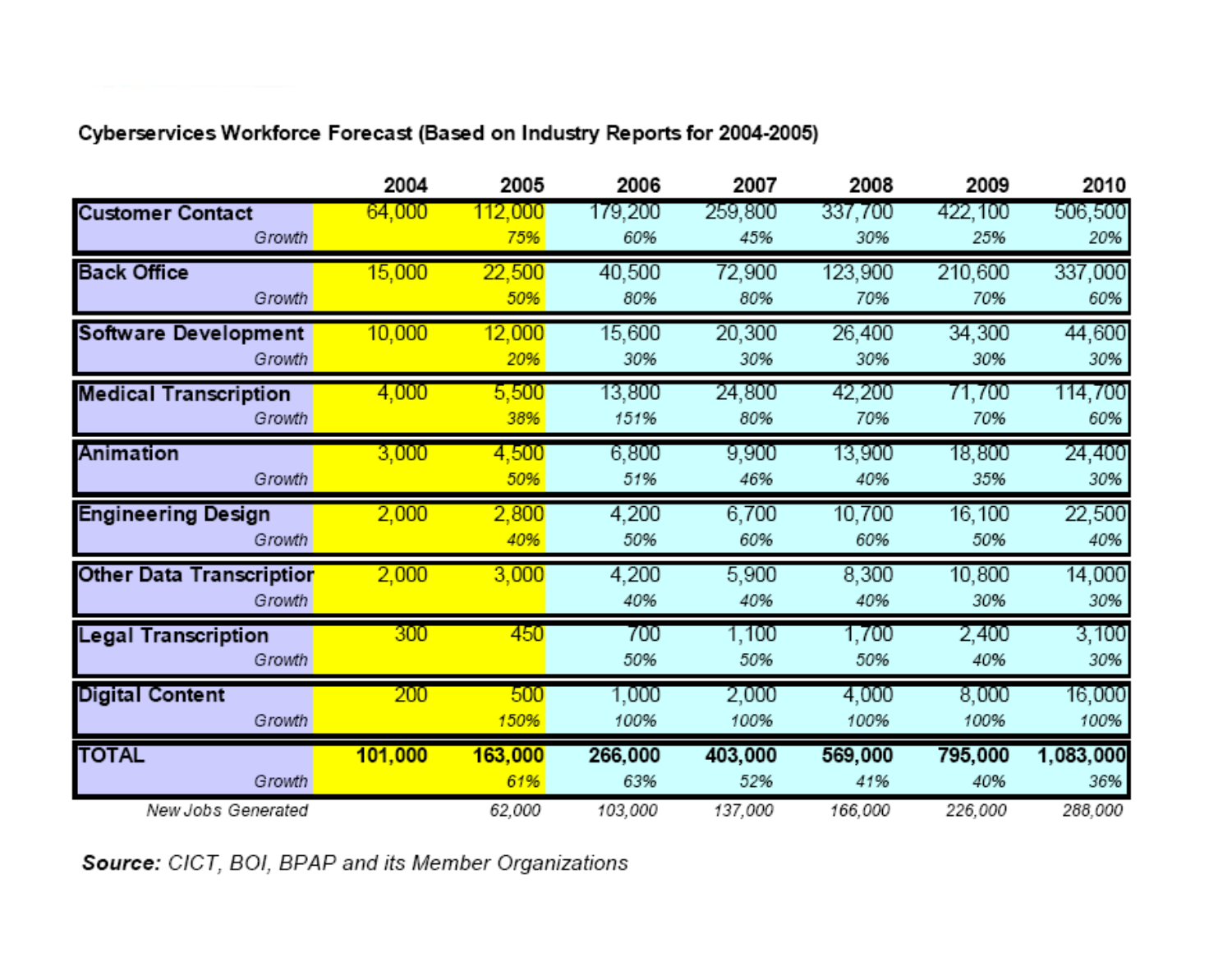

## **This is the Greatest Time to be in Philippines.**

Business Process Outsourcing Sector

- Hiring growth rates are 60% per year
- Back-Office Processing (the Mother Lode) just beginning
- Projected to reach 1M employment in next 4 years

#### **Comments:**

The Dot-Com boom times in North America were exciting but employment growth rates never exceeded 20%-25%. Industry growth rates in Philippines are roughly double this and some sectors (notably call centers) are growing at 60%-70%. And, unlike the Dot-Com days, the jobs being created in Philippines are real ones being paid for by real clients.



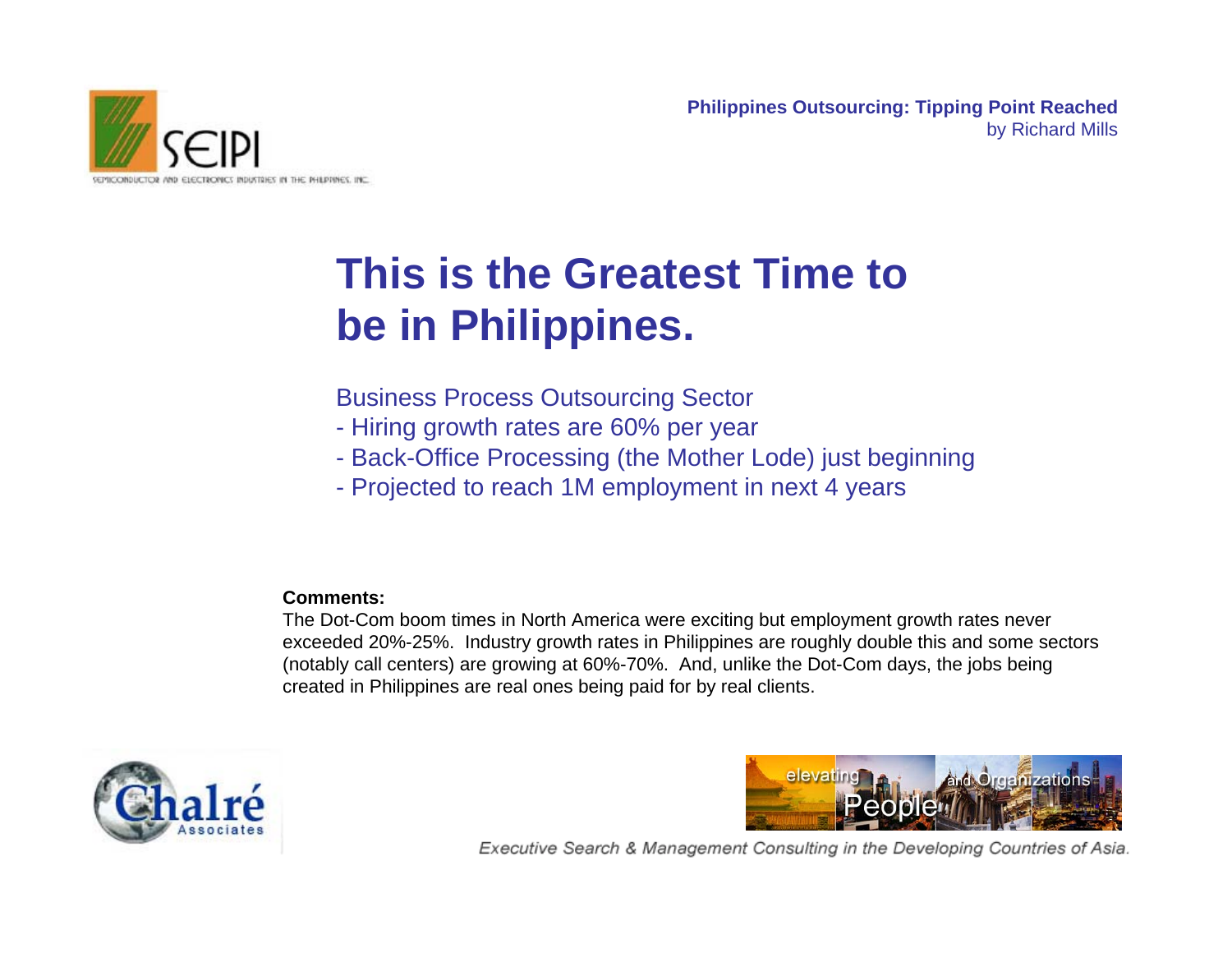

## **Impact on Economic Activity: Semiconductor Vs. BPO**

#### **Semiconductor**

Larger Investment, Higher Multiplier Effect?

#### **Business Process Outsourcing**

Faster Growth, Higher Wages



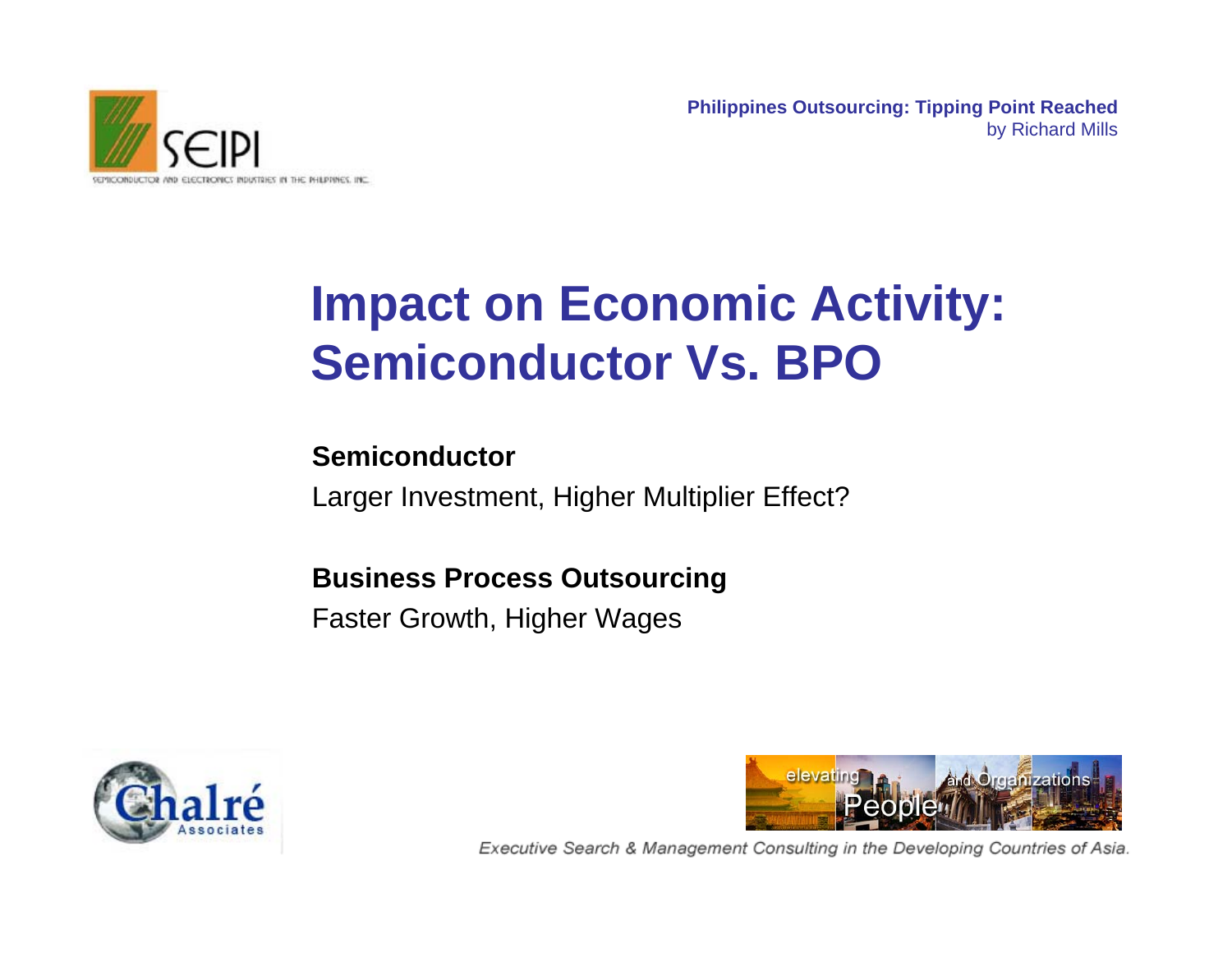ELECTRONICS INDUSTRIES IN THE PHILIPPINES, INC.

**Philippines Outsourcing: Tipping Point Reached** by Richard Mills

## **Impact on the Semiconductor Industry**

- 1. Increased Demand for Managers
- 2. Increased General Development
- 3. Minimal Overall Impact



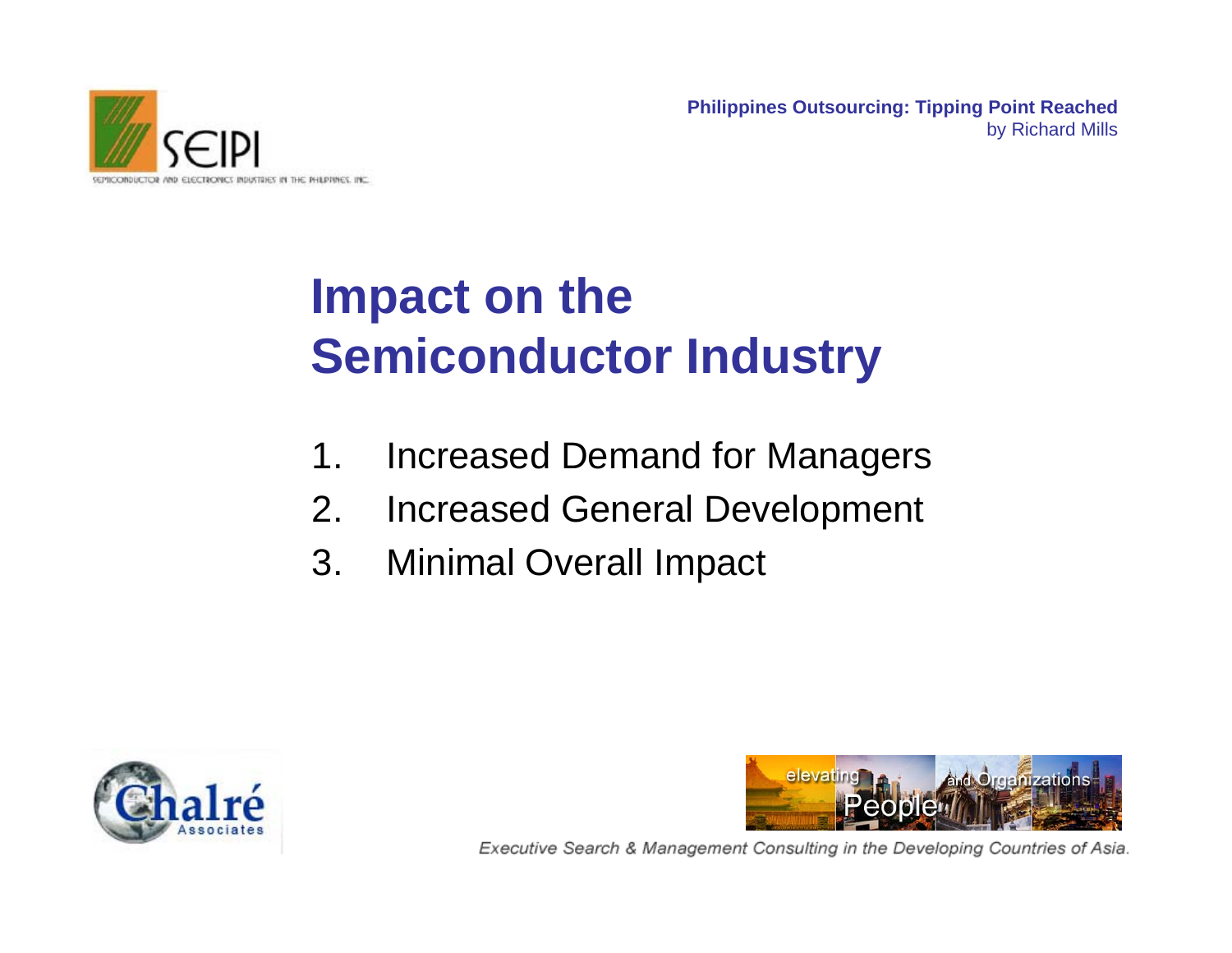

If improving value to your organization is important:

### **Business Process Outsourcing is an opportunity to make Philippines more important.**

Boom Times like this:

- Typically happen only once per decade
- Usually don't repeat in the same sector



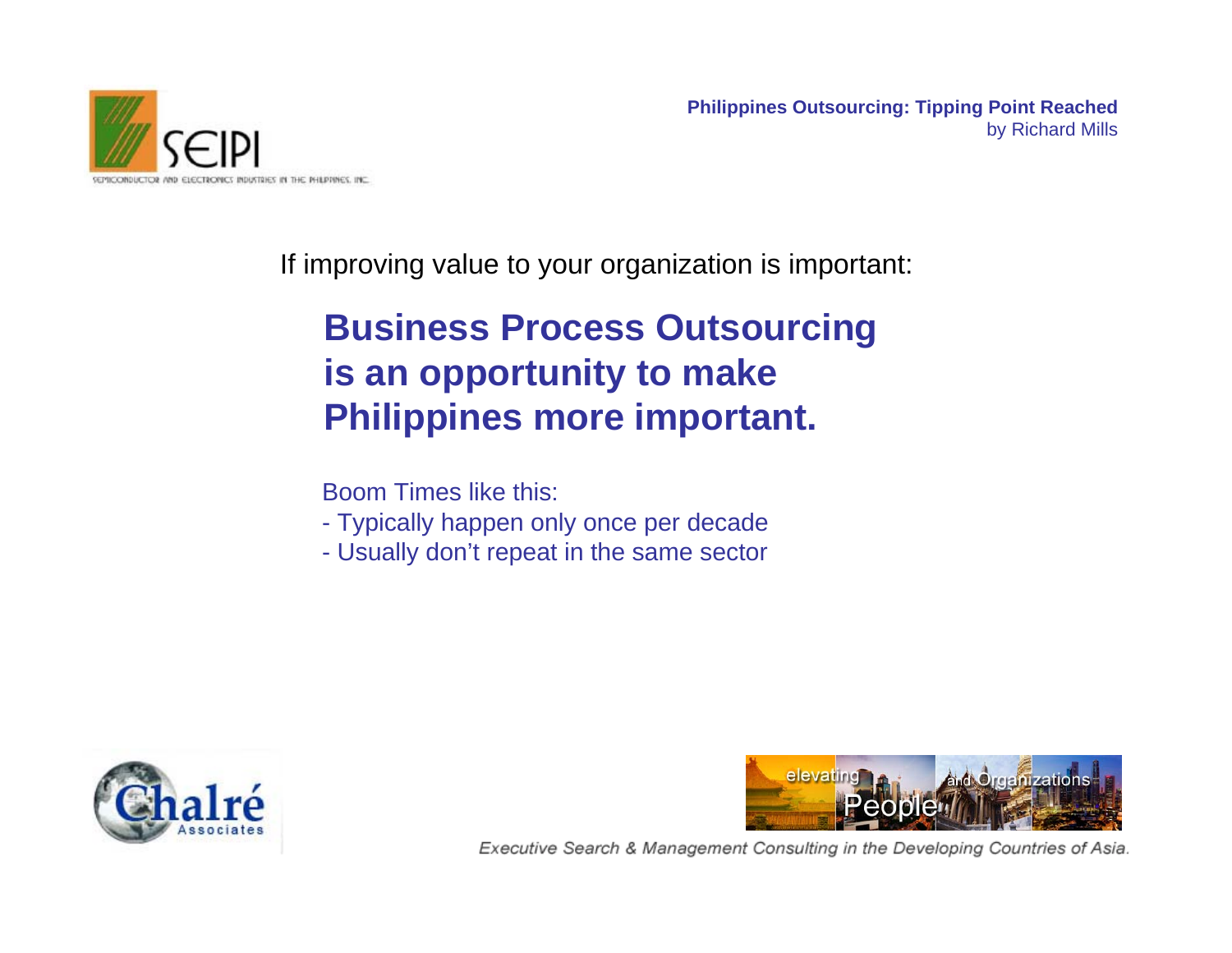

## **Philippines Outsourcing: Tipping Point Reached**

Presented by: Richard Mills CFAChairman, Chalré Associates

For:



This report is property of Chalré Associates. It may not be circulated, quoted, or reproduced for distribution without prior approval from Chalré Associates.

This material was used by Chalré Associates during an oral presentation; it is not intended to be a complete representation of all issues discussed.



Executive Search & Management Consulting in the Developing Countries of Asia.